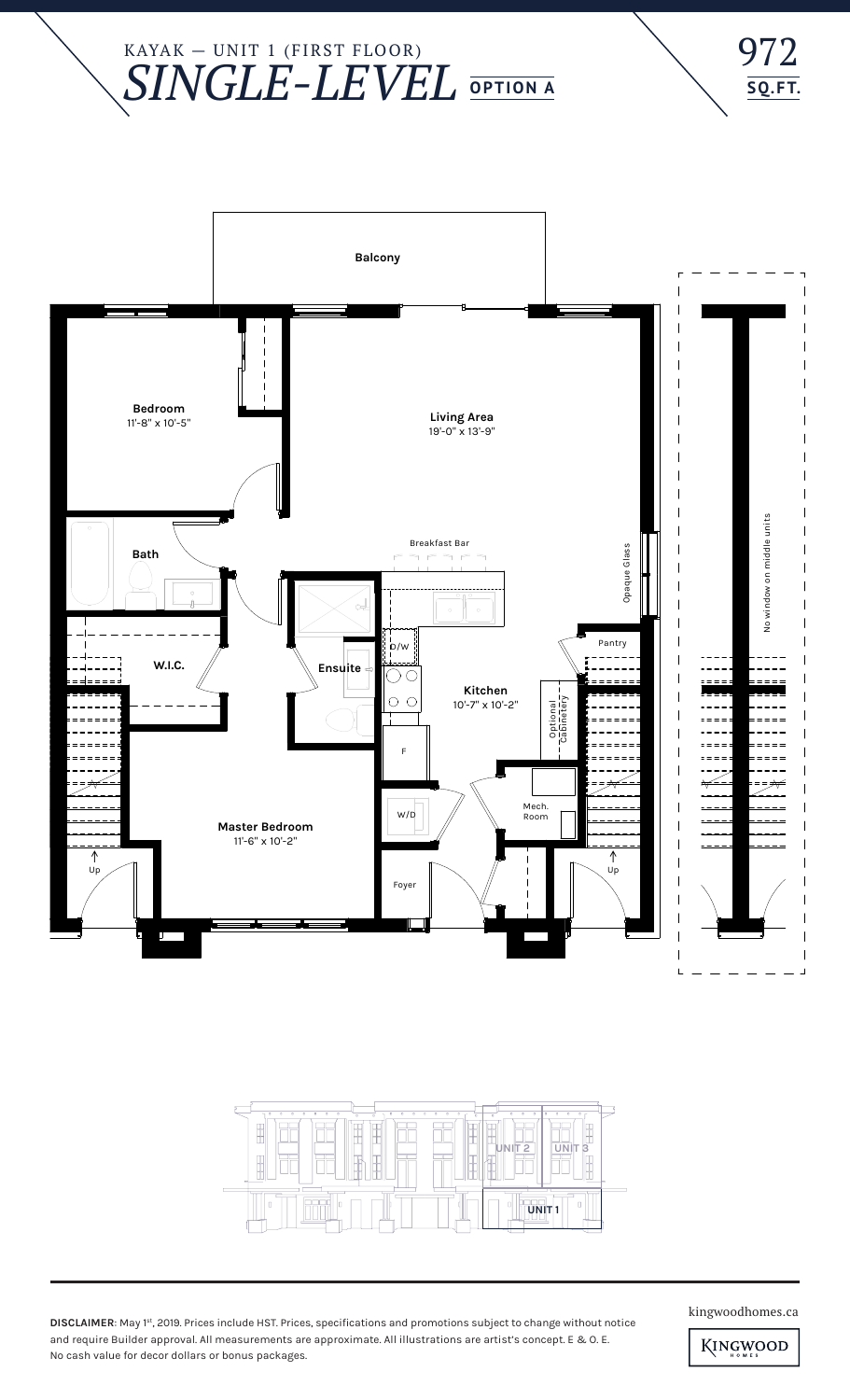## KAYAK — UNIT 1 (FIRST FLOOR) *SINGLE-LEVEL* **OPTION B**







**DISCLAIMER**: May 1st, 2019. Prices include HST. Prices, specifications and promotions subject to change without notice and require Builder approval. All measurements are approximate. All illustrations are artist's concept. E & O. E. No cash value for decor dollars or bonus packages.

kingwoodhomes.ca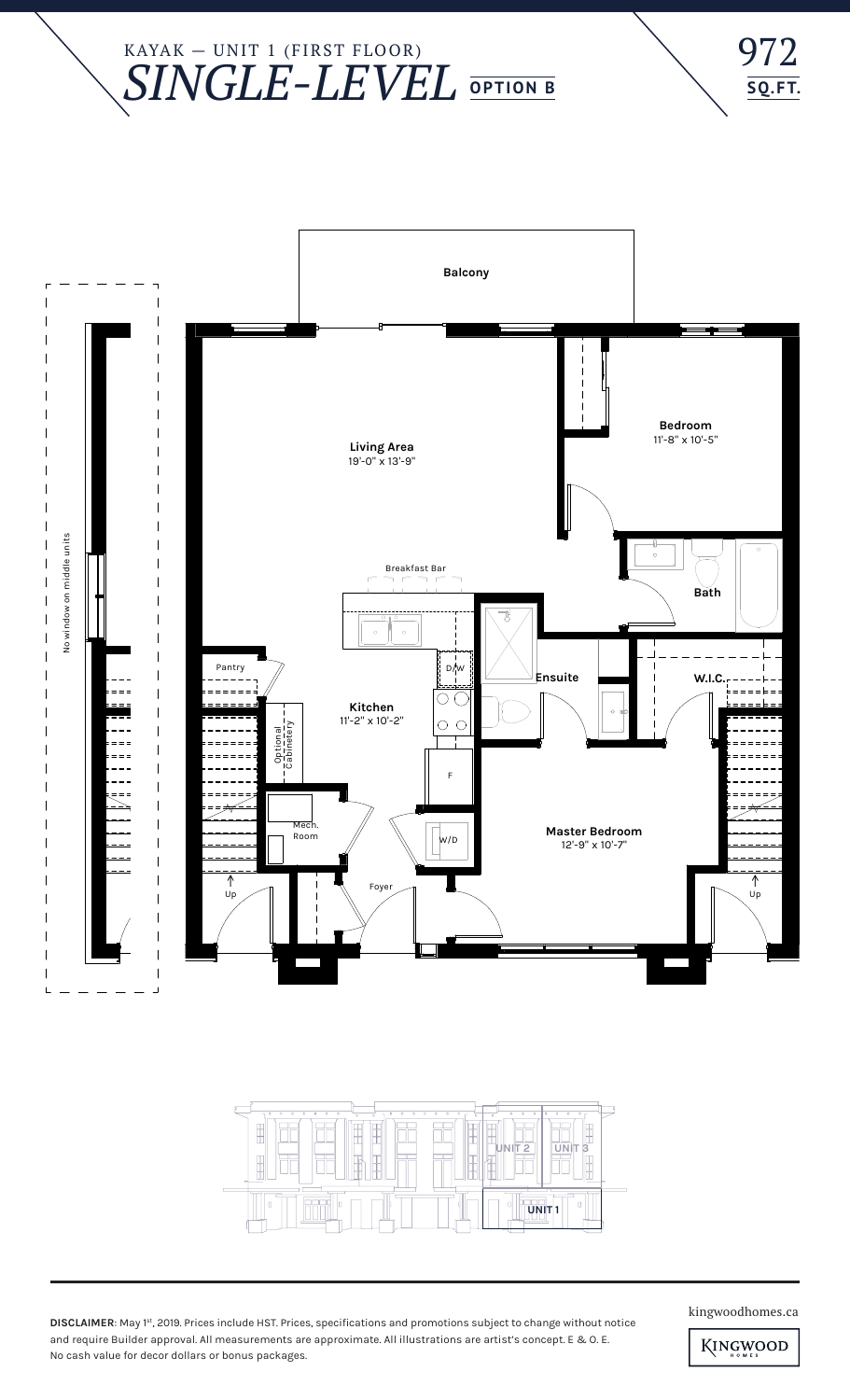## KAYAK — UNIT 1 (FIRST FLOOR) *SINGLE-LEVEL* **OPTION C**







**DISCLAIMER**: May 1st, 2019. Prices include HST. Prices, specifications and promotions subject to change without notice and require Builder approval. All measurements are approximate. All illustrations are artist's concept. E & O. E. No cash value for decor dollars or bonus packages.

kingwoodhomes.ca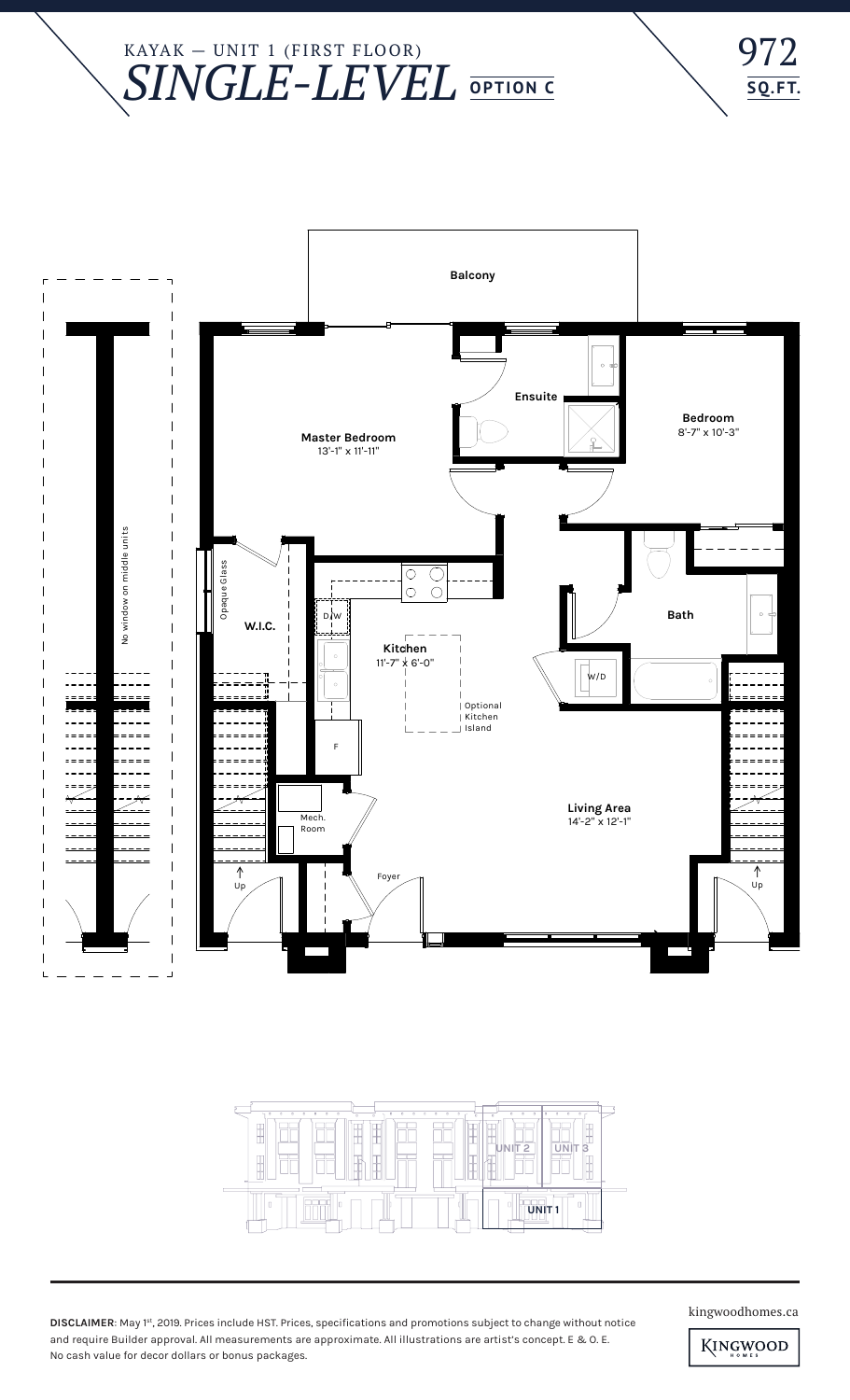#### KAYAK — UNITS 2 & 3 (SECOND & THIRD FLOORS) *DOUBLE-LEVEL* **OPTION A**





**DISCLAIMER**: May 1st, 2019. Prices include HST. Prices, specifications and promotions subject to change without notice and require Builder approval. All measurements are approximate. All illustrations are artist's concept. E & O. E. No cash value for decor dollars or bonus packages.

kingwoodhomes.ca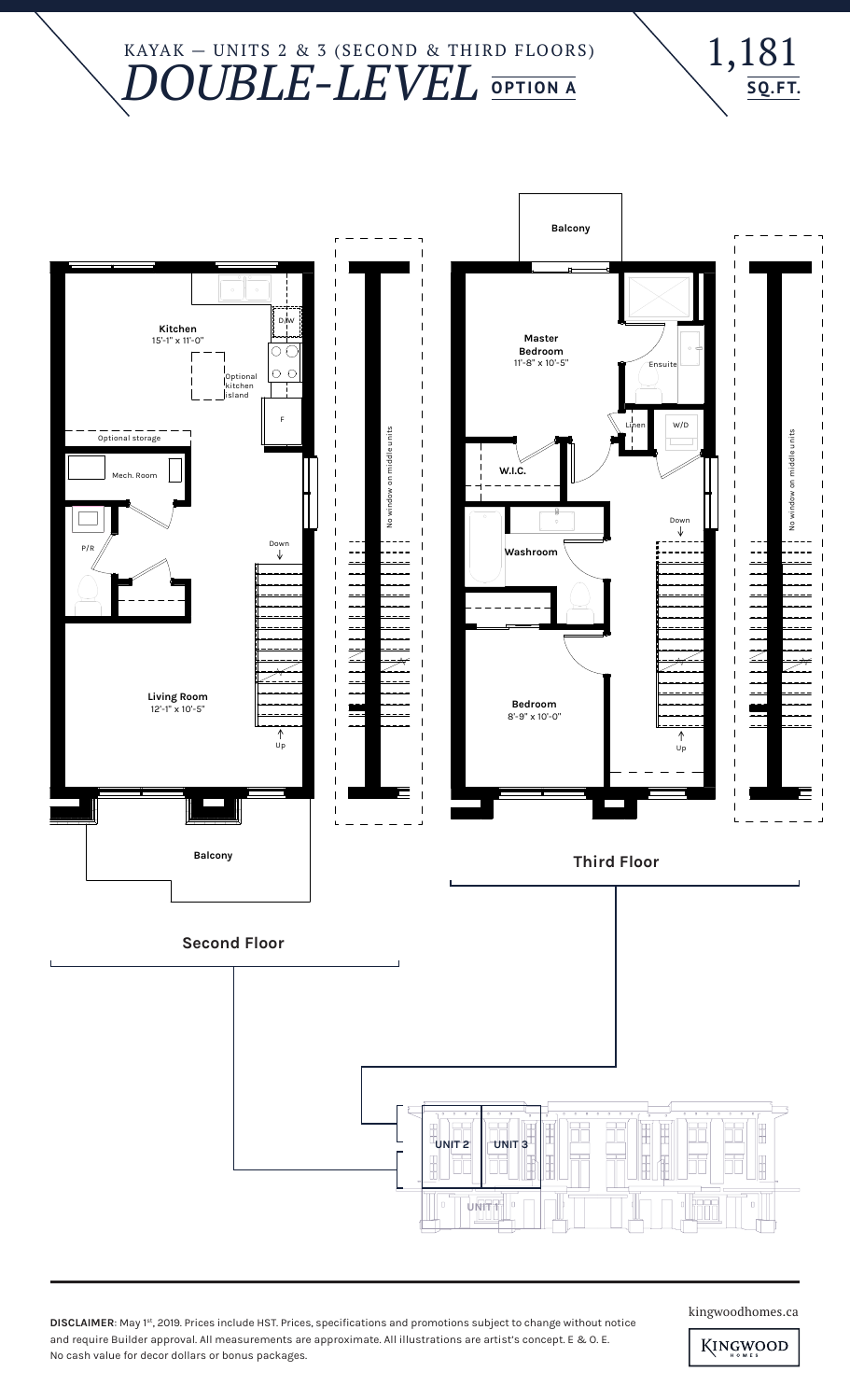### KAYAK — UNITS 2 & 3 (SECOND & THIRD FLOORS) *DOUBLE-LEVEL* **OPTION B**





**DISCLAIMER**: May 1st, 2019. Prices include HST. Prices, specifications and promotions subject to change without notice and require Builder approval. All measurements are approximate. All illustrations are artist's concept. E & O. E. No cash value for decor dollars or bonus packages.

kingwoodhomes.ca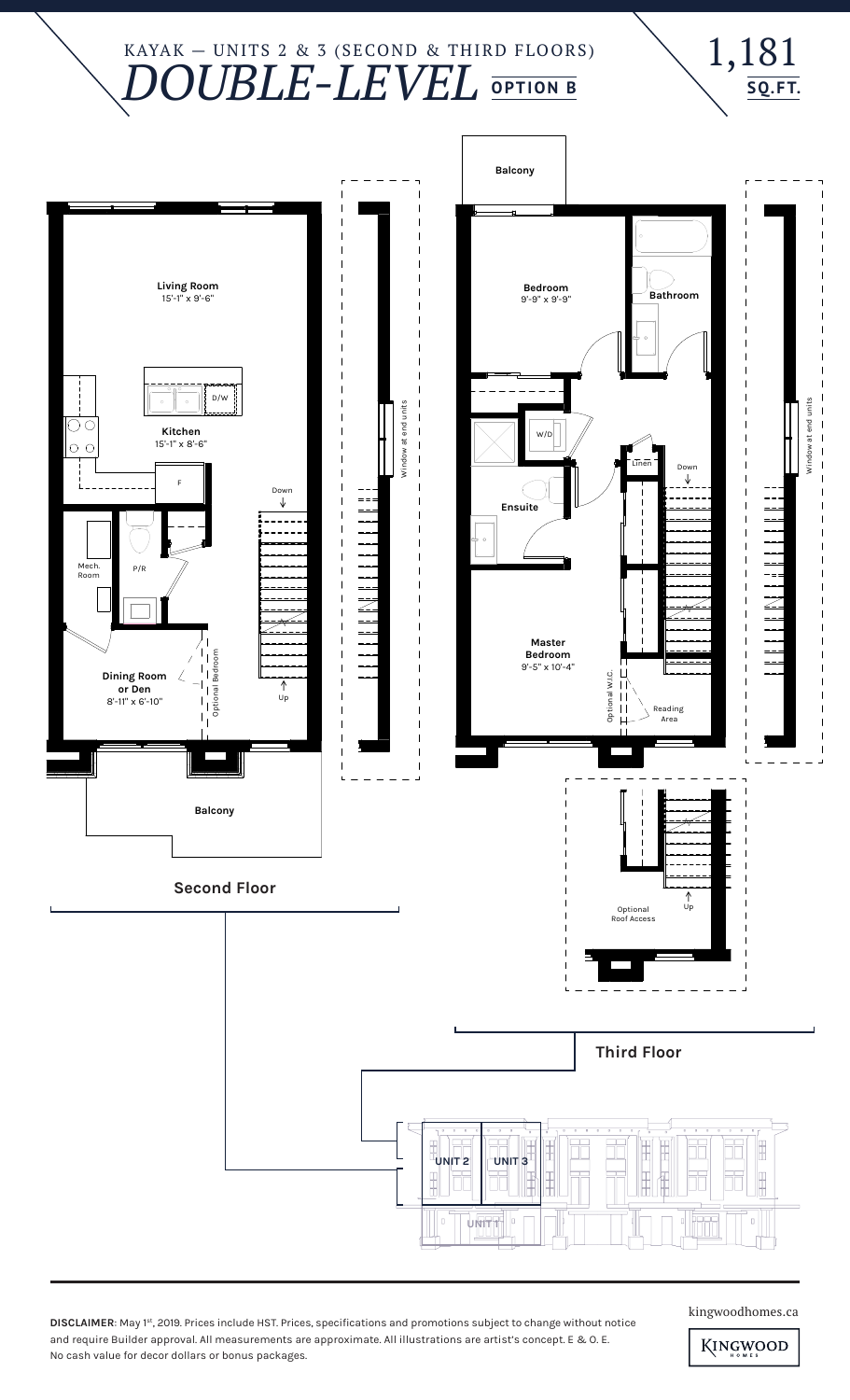#### KAYAK — UNITS 2 & 3 (SECOND & THIRD FLOORS) *DOUBLE-LEVEL* **OPTION C**



**DISCLAIMER**: May 1st, 2019. Prices include HST. Prices, specifications and promotions subject to change without notice and require Builder approval. All measurements are approximate. All illustrations are artist's concept. E & O. E. No cash value for decor dollars or bonus packages.

kingwoodhomes.ca

1,181

**SQ.FT.**

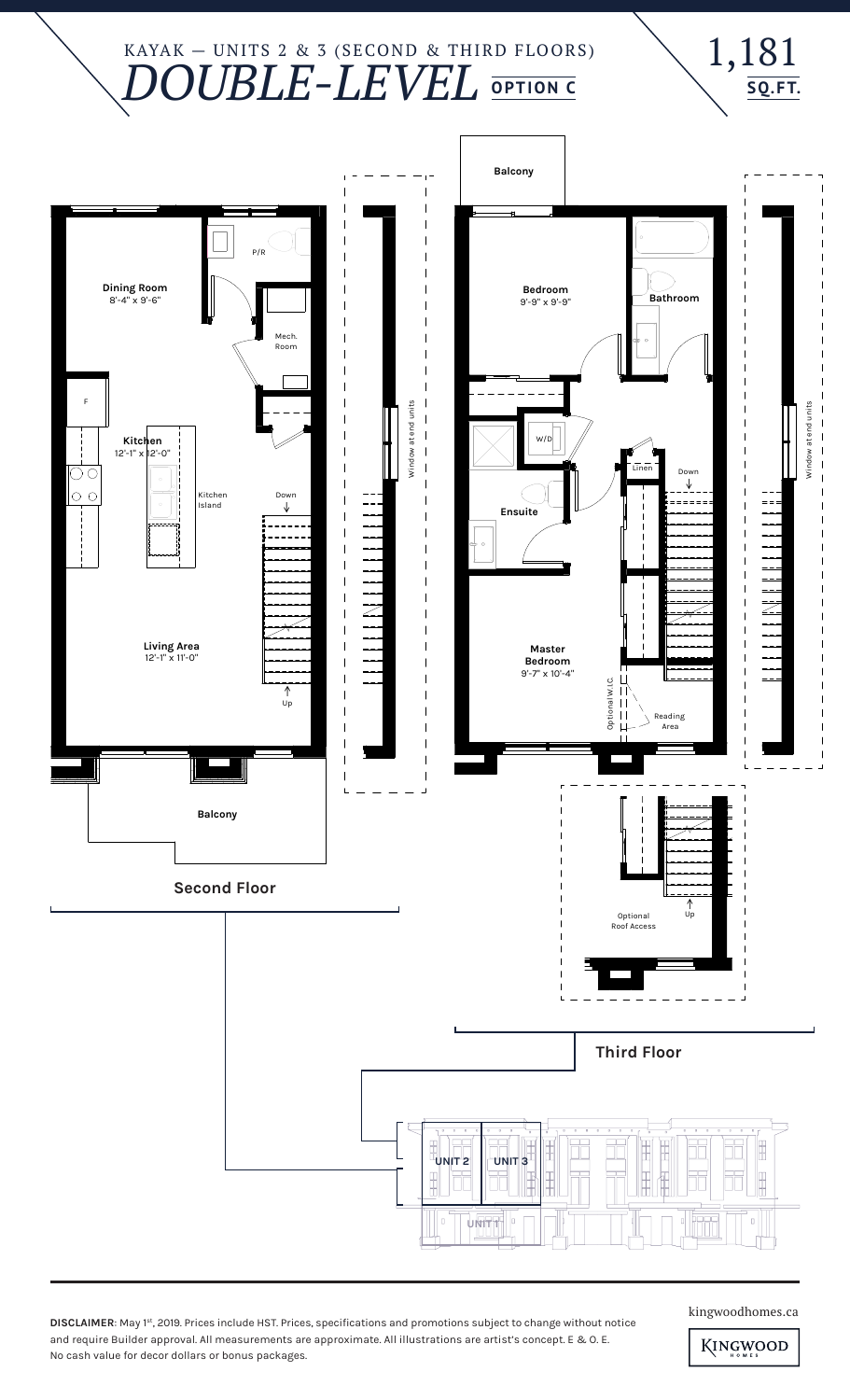







**DISCLAIMER**: May 1st, 2019. Prices include HST. Prices, specifications and promotions subject to change without notice and require Builder approval. All measurements are approximate. All illustrations are artist's concept. E & O. E. No cash value for decor dollars or bonus packages.

kingwoodhomes.ca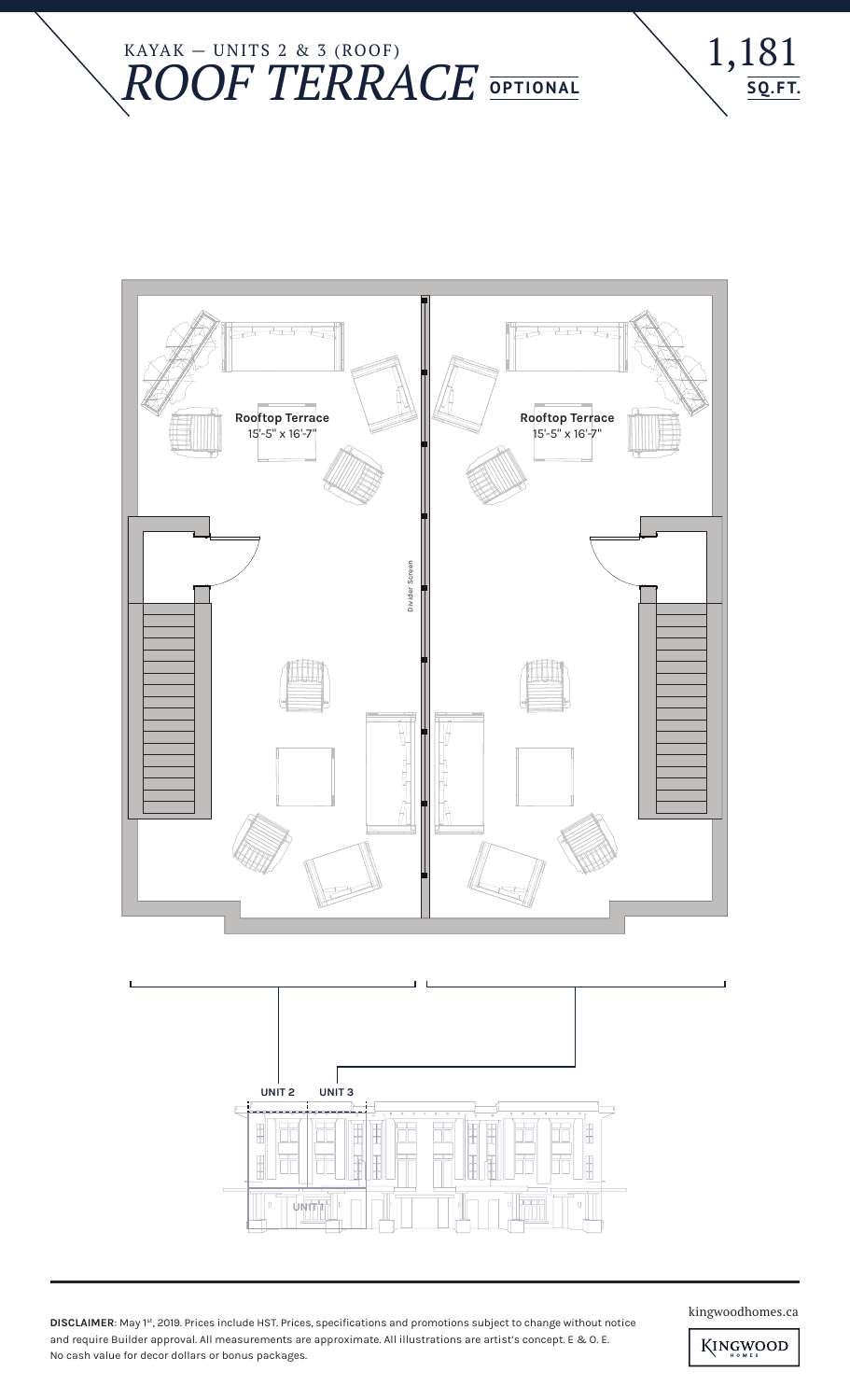# KAYAK — SHARED (GARAGE LEVEL) *PARKING & CORRIDOR*





**DISCLAIMER:** May 1st, 2019. Prices include HST. Prices, specifications and promotions subject to change without notice and require Builder approval. All measurements are approximate. All illustrations are artist's concept. E & O. E. No cash value for decor dollars or bonus packages.

kingwoodhomes.ca